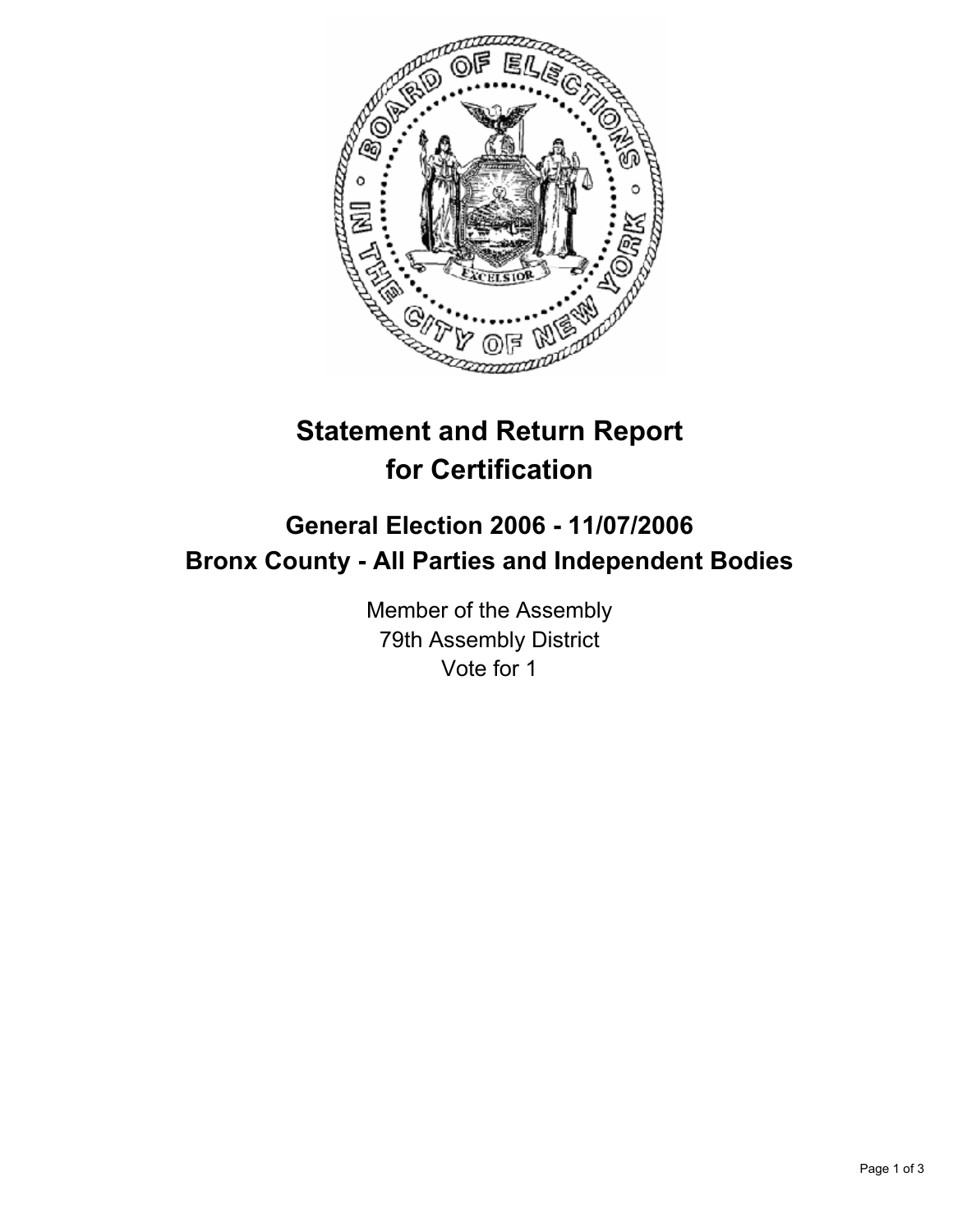

## **Assembly District 79**

| <b>PUBLIC COUNTER</b>           | 14,991 |
|---------------------------------|--------|
| <b>EMERGENCY</b>                | 9      |
| ABSENTEE/MILITARY               | 255    |
| AFFIDAVIT                       | 396    |
| <b>Total Ballots</b>            | 15,678 |
| SHARON L GRADY (REPUBLICAN)     | 422    |
| MICHAEL A BENJAMIN (DEMOCRATIC) | 10,704 |
| SHARON L GRADY (CONSERVATIVE)   | 129    |
| CARLA THOMAS (WRITE-IN)         |        |
| <b>Total Votes</b>              | 11,256 |
| Unrecorded                      | 4.422  |